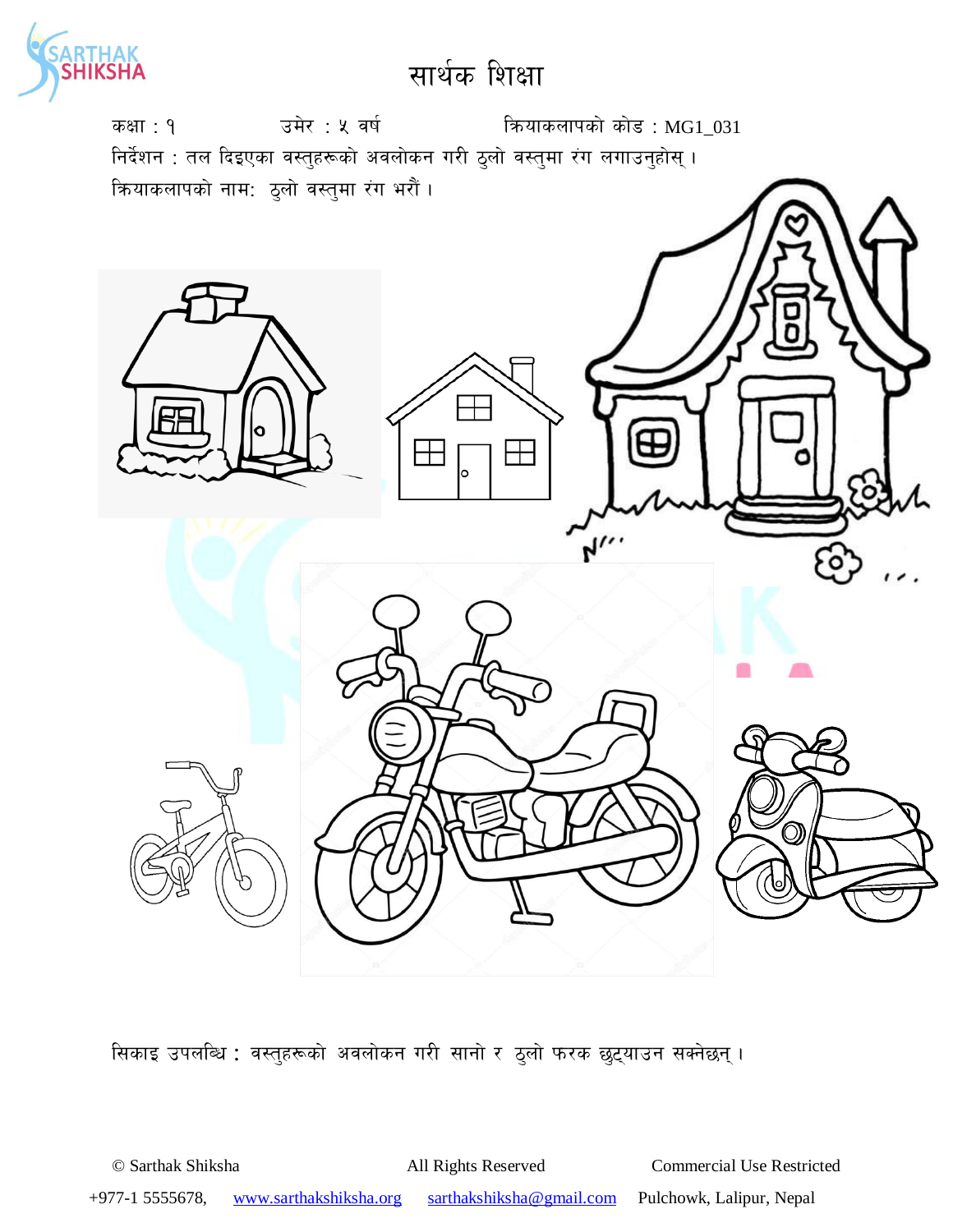

कक्षा: १  $\overline{3}$  उमेर: ५ वर्ष स्वियाकलापको कोड: MG1\_032 निर्देशन : तल दिइएका वस्तुहरूको अवलोकन गरी सानो वस्तुमा रंग लगाउनुहोस् । कियाकलापको नाम : सानो वस्तुमा रंग भरौं ।



सिकाइ उपलब्धि : वस्तुहरूको अवलोकन गरी सानो र ठुलो फरक छुट्याउन सक्नेछन् ।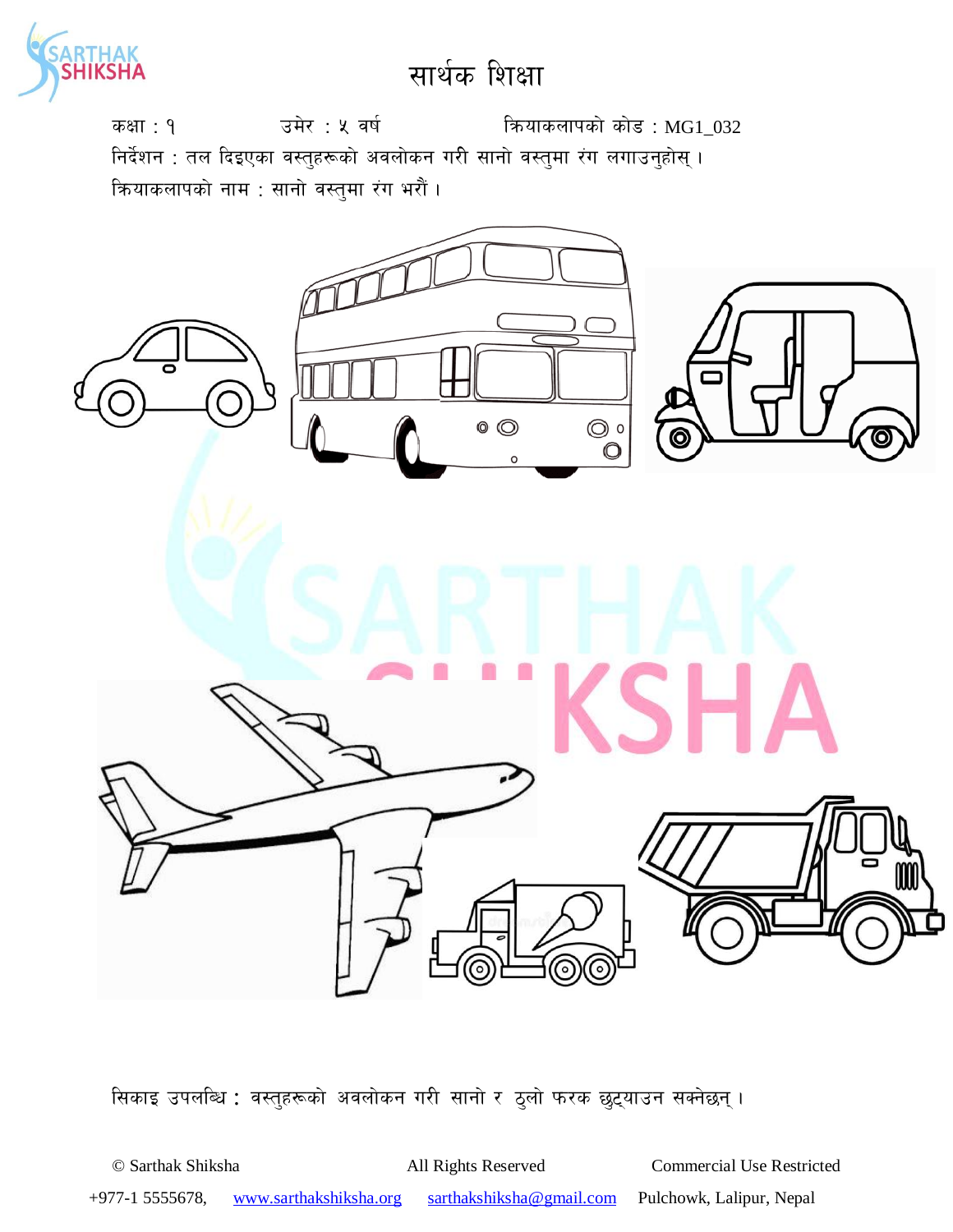

कक्षा : १  $\overline{3}$  उमेर : ५ वर्ष : क्षियाकलापको कोड : MG1\_033 निर्देशन : तल दिइएका वस्तुहरूको अवलोकन गरी अग्लो वस्तुमा रंग लगाउनुहोस् । कियाकलापको नाम: अग्लो वस्तुमा रंग भरौं ।



सिकाइ उपलब्धि : वस्तुहरूको अवलोकन गरी अग्लो र होचो फरक छुट्याउन सक्नेछन् ।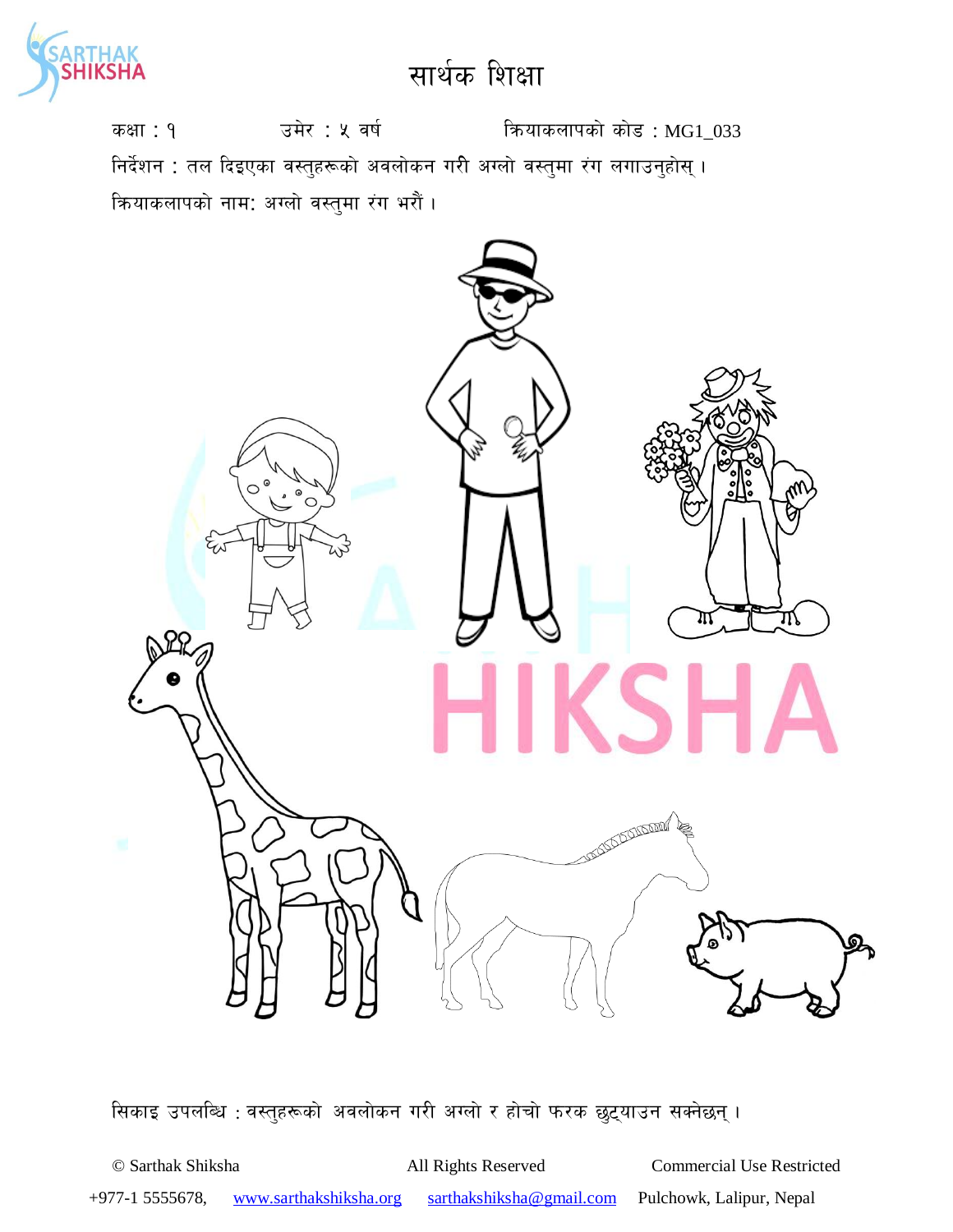

कक्षा : १  $\overline{3}$  उमेर : ५ वर्ष : कियाकलापको कोड : MG1\_034 निर्देशन : तल दिइएका वस्तुहरूको अवलोकन गरी होचो वस्तुमा रंग लगाउनुहोस् । क्रियाकलापको नाम: होचो वस्तुमा रंग भरौं ।



सिकाइ उपलब्धि : वस्तुहरूको अवलोकन गरी अग्लो र होचो फरक छुट्याउन सक्नेछन् ।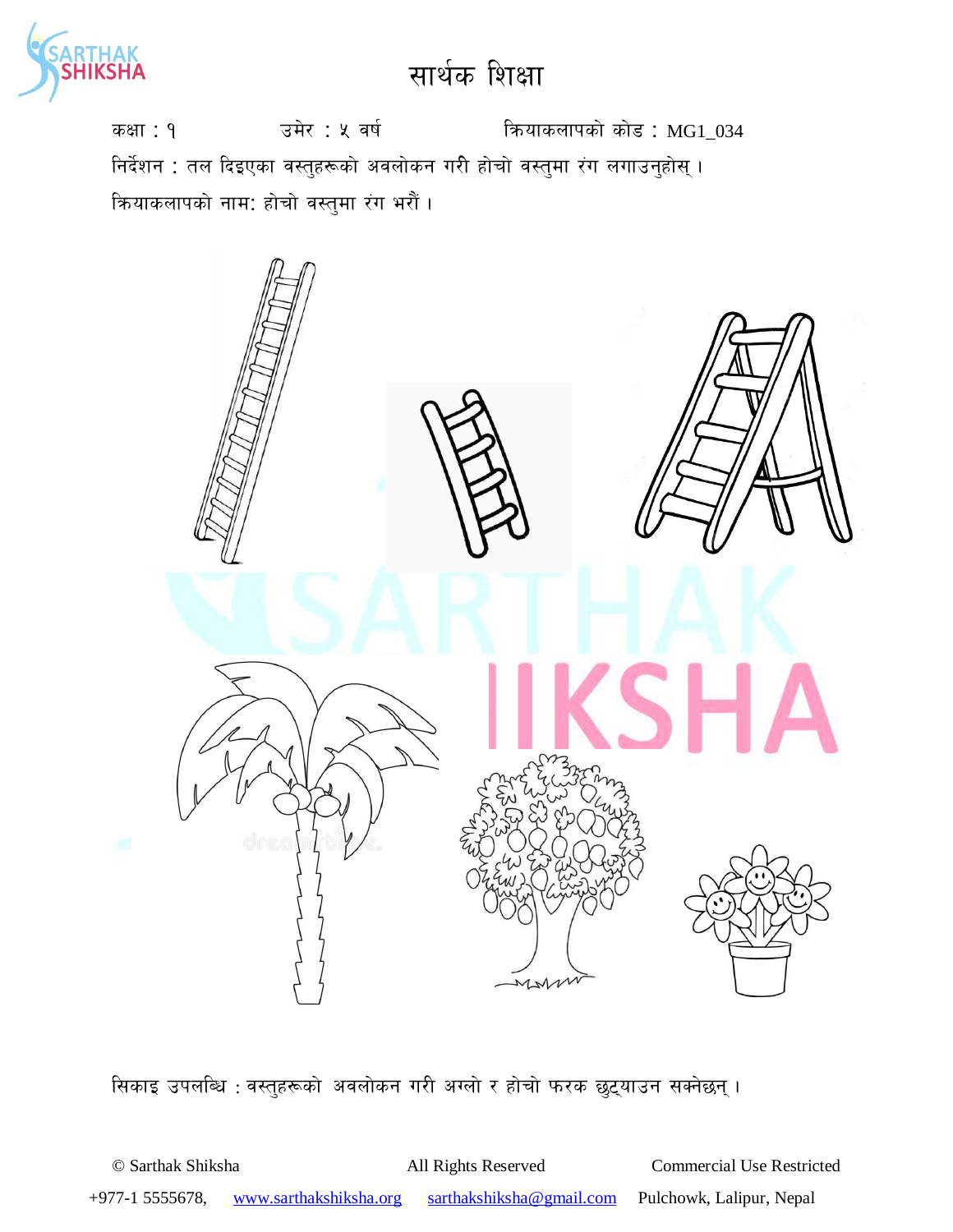

कक्षा : १  $\overline{3}$  उमेर : ५ वर्ष : कियाकलापको कोड : MG1\_035 निर्देशन : तल दिइएका वस्तुहरूको अवलोकन गरी लामो वस्तुमा रंग लगाउनुहोस् । क्रियाकलापको नाम: लामो वस्तुमा रंग भरौं।



सिकाइ उपलब्धि : वस्तुहरूको अवलोकन गरी छोटो र लामो फरक छुट्याउन सक्नेछन् ।